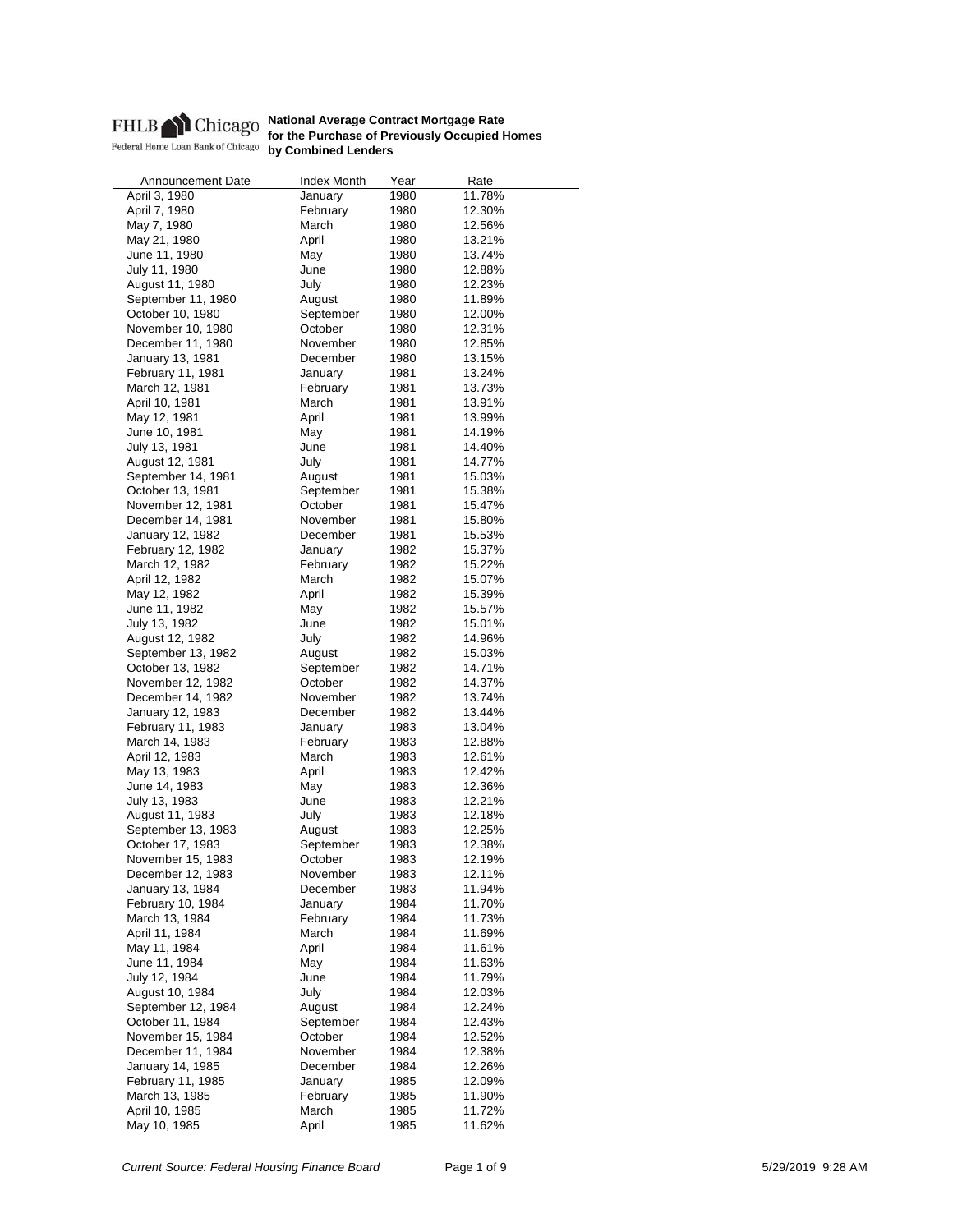

Announcement Date Index Month Year Rate June 11, 1985 May 1985 11.62% July 12, 1985 June 1985 11.29% August 12, 1985 **July 1985** 11.02% September 13, 1985 August 1985 10.87% October 11, 1985 September 1985 10.76% November 13, 1985 **October** 1985 10.86% December 12, 1985 November 1985 10.80% January 13, 1986 December 1985 10.70% February 10, 1986 **January** 1986 10.40% March 12, 1986 **February** 1986 10.46% April 10, 1986 March 1986 10.24% May 12, 1986 **April** 1986 June 11, 1986 May 1986 9.80% July 11, 1986 June 1986 9.83% August 11, 1986 **July 1986** 9.88% September 11, 1986 August 1986 9.88% October 14, 1986 **September** 1986 9.71% November 12, 1986 October 1986 9.59% December 12, 1986 November 1986 9.48% January 13, 1987 December 1986 9.29% February 12, 1987 **January** 1987 9.19% March 13, 1987 **February** 1987 8.89% April 15, 1987 March 1987 8.80% May 15, 1987 **April** 1987 8.79% June 15, 1987 May 1987 8.93% July 15, 1987 June 1987 9.02% August 14, 1987 July 1987 9.05% September 11, 1987 **August** 1987 9.05% October 15, 1987 September 1987 8.91% November 13, 1987 October 1987 8.86% December 15, 1987 November 1987 8.89% January 15, 1988 **December** 1987 8.86% February 16, 1988 January 1988 8.92% March 15, 1988 April 15, 1988 March 1988 8.84% May 16, 1988 **April 1988** 8.93% **8.93%**<br>
Uune 15, 1988 **April 1988 8.90%** June 15, 1988 May May 1988 July 15, 1988 June 1988 8.98% August 15, 1988 **July 1988** 8.98% September 15, 1988 August 1988 9.00% October 14, 1988 September 1988 8.98% November 16, 1988 October 1988 9.11% December 13, 1988 **November** 1988 9.16% January 17, 1988 December 1988 9.31% February 15, 1989 **January** 1989 9.31% March 15, 1989 **February** 1989 9.44% April 14, 1989 **March** 1989 9.62% May 15, 1989 **April** 1989 9.76% June 13, 1989 May 1989 10.13% July 14, 1989 June 1989 10.27% August 15, 1989 **July 1989** 10.10% September 15, 1989 August 1989 9.81% October 16, 1989 September 1989 9.82% November 16, 1989 October 1989 9.86% December 18, 1989 November 1989 9.80% January 16, 1990 December 1989 9.69% February 15, 1990 **January** 1990 9.68% March 15, 1990 **February 1990 9.74%**<br>1990 9.74% April 16, 1990 9.74% April 16, 1990 March May 16, 1990 **April** 1990 9.82% June 16, 1990 May 1990 9.83% July 18, 1990 June 1990 9.85% August 15, 1990 July 1990 9.85% September 14, 1990 **August** 1990 9.70%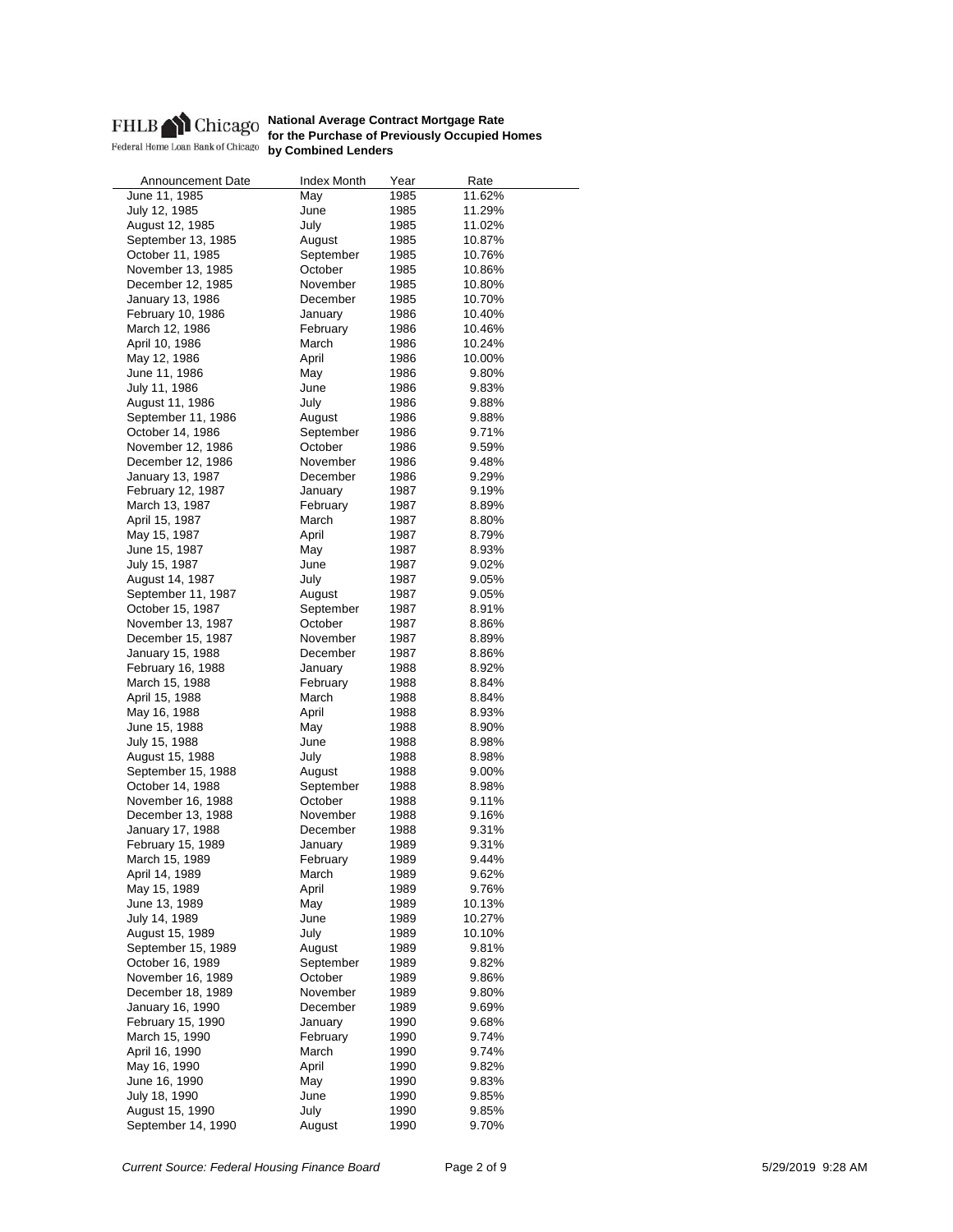

| Announcement Date  | <b>Index Month</b> | Year | Rate  |
|--------------------|--------------------|------|-------|
| October 16, 1990   | September          | 1990 | 9.70% |
| November 15, 1990  | October            | 1990 | 9.67% |
| December 17, 1990  | November           | 1990 | 9.69% |
| January 18, 1991   | December           | 1990 | 9.58% |
| February 21, 1991  | January            | 1991 | 9.54% |
| March 15, 1991     | February           | 1991 | 9.49% |
| April 17, 1991     | March              | 1991 | 9.26% |
| May 17, 1991       | April              | 1991 | 9.24% |
| June 21, 1991      | May                | 1991 | 9.23% |
| July 17, 1991      | June               | 1991 | 9.12% |
| August 21, 1991    | July               | 1991 | 9.12% |
| September 23, 1991 | August             | 1991 | 9.10% |
| October 18, 1991   | September          | 1991 | 8.93% |
| November 21, 1991  | October            | 1991 | 8.78% |
| December 24, 1991  | November           | 1991 | 8.43% |
|                    | December           | 1991 | 8.25% |
| January 24, 1992   |                    |      |       |
| February 25, 1992  | January            | 1992 | 8.02% |
| March 26, 1992     | February           | 1992 | 8.15% |
| April 27, 1992     | March              | 1992 | 8.14% |
| May 26, 1992       | April              | 1992 | 8.26% |
| June 26, 1992      | May                | 1992 | 8.20% |
| July 27, 1992      | June               | 1992 | 8.04% |
| August 24, 1992    | July               | 1992 | 7.78% |
| September 25, 1992 | August             | 1992 | 7.58% |
| October 27, 1992   | September          | 1992 | 7.44% |
| November 30, 1992  | October            | 1992 | 7.40% |
| December 24, 1992  | November           | 1992 | 7.49% |
| January 27, 1993   | December           | 1992 | 7.53% |
| February 26, 1993  | January            | 1993 | 7.49% |
| March 26, 1993     | February           | 1993 | 7.28% |
| April 27, 1993     | March              | 1993 | 7.17% |
| May 25, 1993       | April              | 1993 | 7.06% |
| June 25, 1993      | May                | 1993 | 7.08% |
| July 27, 1993      | June               | 1993 | 7.02% |
| August 27, 1993    | July               | 1993 | 6.95% |
| September 27, 1993 | August             | 1993 | 6.87% |
| October 28, 1993   | September          | 1993 | 6.75% |
| November 30, 1993  | October            | 1993 | 6.59% |
| December 28, 1993  | November           | 1993 | 6.60% |
| January 26, 1994   | December           | 1993 | 6.65% |
| February 25, 1994  | January            | 1994 | 6.73% |
| March 25, 1994     | February           | 1994 | 6.68% |
| April 26, 1994     | March              | 1994 | 6.84% |
| May 25, 1994       | April              | 1994 | 7.04% |
| June 27, 1994      | May                | 1994 | 7.33% |
| July 26, 1994      | June               | 1994 | 7.36% |
| August 25, 1994    | July               | 1994 | 7.49% |
| September 27, 1994 | August             | 1994 | 7.59% |
| October 25, 1994   | September          | 1994 | 7.57% |
| November 29, 1994  | October            | 1994 | 7.60% |
| December 27, 1994  | November           | 1994 | 7.56% |
|                    |                    |      |       |
| January 26, 1995   | December           | 1994 | 7.75% |
| February 27, 1995  | January            | 1995 | 7.77% |
| March 27, 1995     | February           | 1995 | 8.00% |
| April 26, 1995     | March              | 1995 | 8.09% |
| May 26, 1995       | April              | 1995 | 7.99% |
| June 27, 1995      | May                | 1995 | 7.87% |
| July 26, 1995      | June               | 1995 | 7.62% |
| August 25, 1995    | July               | 1995 | 7.56% |
| September 27, 1995 | August             | 1995 | 7.60% |
| October 26, 1995   | September          | 1995 | 7.61% |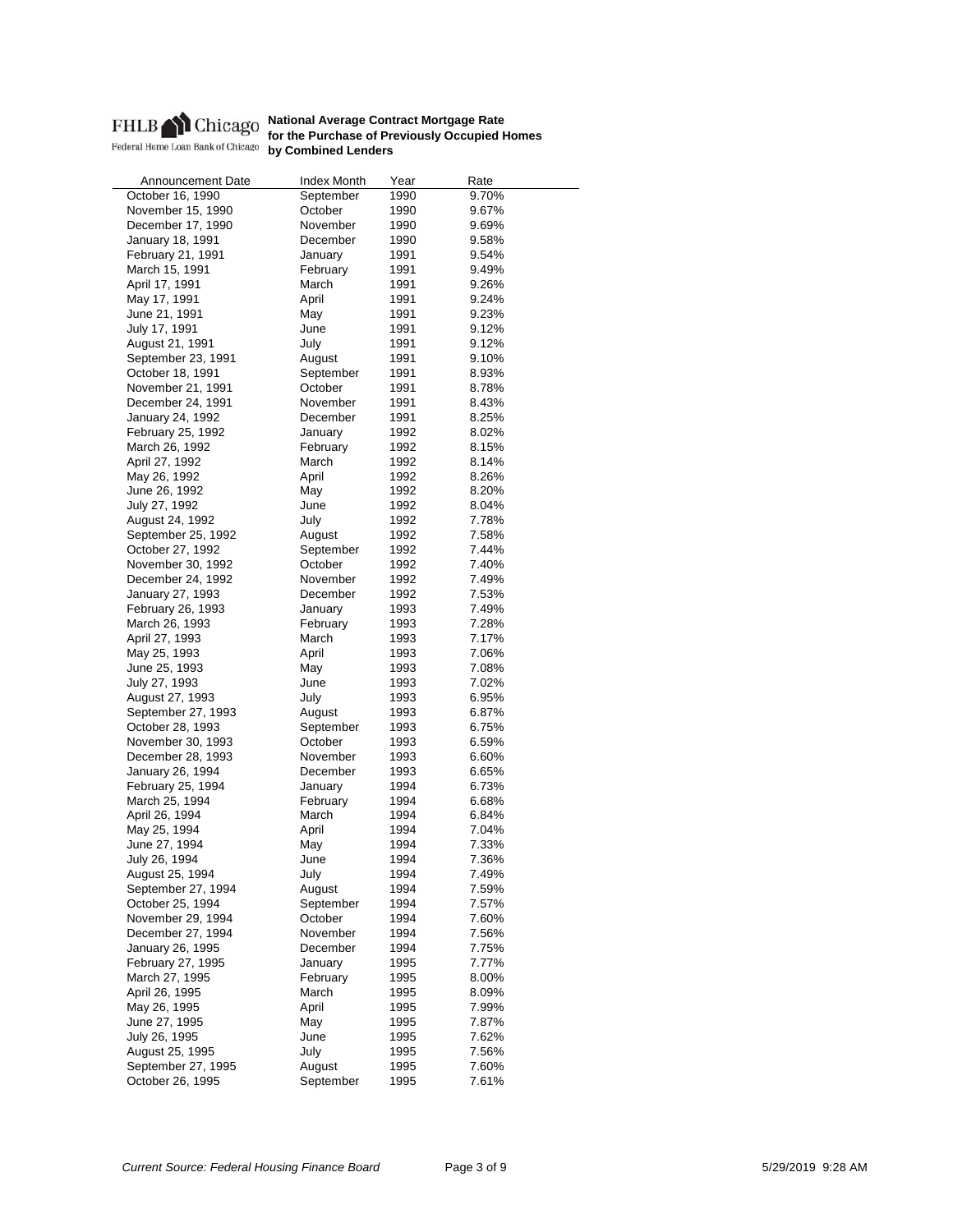

| Announcement Date  | <b>Index Month</b> | Year | Rate  |
|--------------------|--------------------|------|-------|
| November 29, 1995  | October            | 1995 | 7.53% |
| December 28, 1995  | November           | 1995 | 7.48% |
| January 26, 1996   | December           | 1995 | 7.22% |
| February 27, 1996  | January            | 1996 | 7.18% |
| March 26, 1996     | February           | 1996 | 7.13% |
| April 26, 1996     | March              | 1996 | 7.29% |
| May 29, 1996       | April              | 1996 | 7.55% |
| June 27, 1996      | May                | 1996 | 7.72% |
| July 26, 1996      | June               | 1996 | 7.77% |
| August 28, 1996    | July               | 1996 | 7.87% |
| September 27, 1996 | August             | 1996 | 7.76% |
| October 25, 1996   | September          | 1996 | 7.78% |
| November 27, 1996  | October            | 1996 | 7.68% |
| December 27, 1996  | November           | 1996 | 7.55% |
| January 28, 1997   | December           | 1996 | 7.45% |
| February 26, 1997  | January            | 1997 | 7.55% |
| March 26, 1997     | February           | 1997 | 7.53% |
| April 25, 1997     | March              | 1997 | 7.61% |
| May 28, 1997       | April              | 1997 | 7.73% |
|                    |                    |      |       |
| June 26, 1997      | May<br>June        | 1997 | 7.75% |
| July 28, 1997      |                    | 1997 | 7.67% |
| August 26, 1997    | July               | 1997 | 7.52% |
| September 25, 1997 | August             | 1997 | 7.47% |
| October 28, 1997   | September          | 1997 | 7.46% |
| November 26, 1997  | October            | 1997 | 7.37% |
| December 24, 1997  | November           | 1997 | 7.34% |
| January 28, 1998   | December           | 1997 | 7.26% |
| February 26, 1998  | January            | 1998 | 7.12% |
| March 26, 1998     | February           | 1998 | 7.06% |
| April 27, 1998     | March              | 1998 | 7.07% |
| May 27, 1998       | April              | 1998 | 7.09% |
| June 26, 1998      | May                | 1998 | 7.08% |
| July 27, 1998      | June               | 1998 | 7.06% |
| August 26, 1998    | July               | 1998 | 7.01% |
| September 25, 1998 | August             | 1998 | 6.98% |
| October 27, 1998   | September          | 1998 | 6.88% |
| November 25, 1998  | October            | 1998 | 6.74% |
| December 24, 1998  | November           | 1998 | 6.77% |
| January 27, 1999   | December           | 1998 | 6.76% |
| February 25, 1999  | January            | 1999 | 6.77% |
| March 25, 1999     | February           | 1999 | 6.82% |
| April 27, 1999     | March              | 1999 | 6.91% |
| May 26, 1999       | April              | 1999 | 6.94% |
| June 25, 1999      | May                | 1999 | 6.96% |
| July 27, 1999      | June               | 1999 | 7.14% |
| August 26, 1999    | July               | 1999 | 7.35% |
| September 27, 1999 | August             | 1999 | 7.48% |
| October 27, 1999   | September          | 1999 | 7.57% |
| November 29, 1999  | October            | 1999 | 7.56% |
| December 27, 1999  | November           | 1999 | 7.56% |
| January 26, 2000   |                    |      |       |
|                    | December           | 1999 | 7.55% |
| February 25, 2000  | January            | 2000 | 7.79% |
| March 27, 2000     | February           | 2000 | 7.95% |
| April 27, 2000     | March              | 2000 | 8.01% |
| May 26, 2000       | April              | 2000 | 8.00% |
| June 27, 2000      | May                | 2000 | 8.08% |
| July 27, 2000      | June               | 2000 | 8.17% |
|                    |                    |      |       |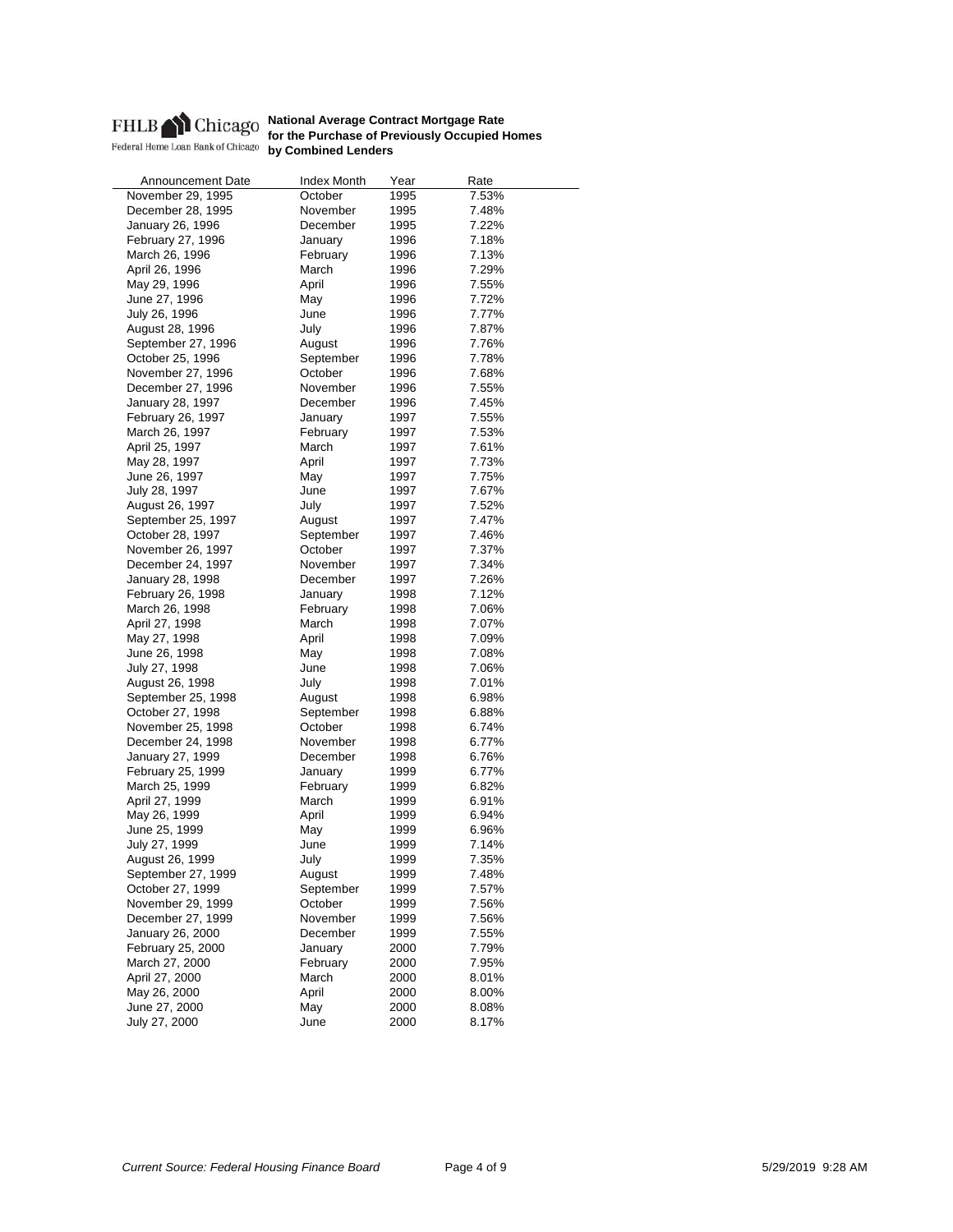

| Announcement Date  | Index Month | Year | Rate  |
|--------------------|-------------|------|-------|
| August 29, 2000    | July        | 2000 | 8.09% |
| September 27, 2000 | August      | 2000 | 8.00% |
| October 26, 2000   | September   | 2000 | 7.89% |
| November 28, 2000  | October     | 2000 | 7.81% |
| December 26, 2000  | November    | 2000 | 7.73% |
| January 26, 2001   | December    | 2000 | 7.59% |
| February 27, 2001  | January     | 2001 | 7.25% |
| March 27, 2001     | February    | 2001 | 7.10% |
| April 26, 2001     | March       | 2001 | 7.02% |
| May 25, 2001       | April       | 2001 | 7.01% |
| June 26, 2001      | May         | 2001 | 7.08% |
| July 26, 2001      | June        | 2001 | 7.10% |
| August 28, 2001    | July        | 2001 | 7.10% |
| September 26, 2001 | August      | 2001 | 6.99% |
| October 28, 2001   | September   | 2001 | 6.86% |
| November 28, 2001  | October     | 2001 | 6.66% |
| December 27, 2001  | November    | 2001 | 6.56% |
| January 25, 2002   | December    | 2001 | 6.69% |
| February 27, 2002  |             | 2002 | 6.81% |
|                    | January     |      |       |
| March 27, 2002     | February    | 2002 | 6.77% |
| April 26, 2002     | March       | 2002 | 6.77% |
| May 28, 2002       | April       | 2002 | 6.88% |
| June 26, 2002      | May         | 2002 | 6.74% |
| July 25, 2002      | June        | 2002 | 6.62% |
| August 28, 2002    | July        | 2002 | 6.48% |
| September 27, 2002 | August      | 2002 | 6.32% |
| October 25, 2002   | September   | 2002 | 6.23% |
| November 26, 2002  | October     | 2002 | 6.09% |
| December 26, 2002  | November    | 2002 | 6.03% |
| January 28, 2003   | December    | 2002 | 6.04% |
| February 27, 2003  | January     | 2003 | 5.91% |
| March 27, 2003     | February    | 2003 | 5.88% |
| April 28, 2003     | March       | 2003 | 5.76% |
| May 28, 2003       | April       | 2003 | 5.68% |
| June 26, 2003      | May         | 2003 | 5.58% |
| July 25, 2003      | June        | 2003 | 5.36% |
| August 26, 2003    | July        | 2003 | 5.34% |
| September 25, 2003 | August      | 2003 | 5.61% |
| October 27, 2003   | September   | 2003 | 5.89% |
| November 25, 2003  | October     | 2003 | 5.78% |
| December 23, 2003  | November    | 2003 | 5.79% |
| January 28, 2004   | December    | 2003 | 5.74% |
| February 26, 2004  | January     | 2004 | 5.63% |
| March 26, 2004     | February    | 2004 | 5.69% |
| April 26, 2004     | March       | 2004 | 5.43% |
| May 28, 2004       | April       | 2004 | 5.37% |
| June 25, 2004      | May         | 2004 | 5.73% |
| July 28, 2004      | June        | 2004 | 5.96% |
| August 26, 2004    | July        | 2004 | 5.88% |
| September 28, 2004 | August      | 2004 | 5.77% |
| October 26, 2004   | September   | 2004 | 5.63% |
| November 30, 2004  | October     | 2004 | 5.64% |
| December 28, 2004  | November    | 2004 | 5.65% |
| January 26, 2005   | December    | 2004 | 5.71% |
| February 24, 2005  | January     | 2005 | 5.72% |
| March 25, 2005     | February    | 2005 | 5.68% |
| April 26, 2005     | March       | 2005 | 5.76% |
| May 25, 2005       | April       | 2005 | 5.86% |
| June 29, 2005      | May         | 2005 | 5.80% |
| July 26, 2005      | June        | 2005 | 5.65% |
| August 30, 2005    | July        |      | 5.68% |
| September 27, 2005 |             | 2005 |       |
| October 25, 2005   | August      | 2005 | 5.83% |
|                    | September   | 2005 | 5.85% |
| November 29, 2005  | October     | 2005 | 5.98% |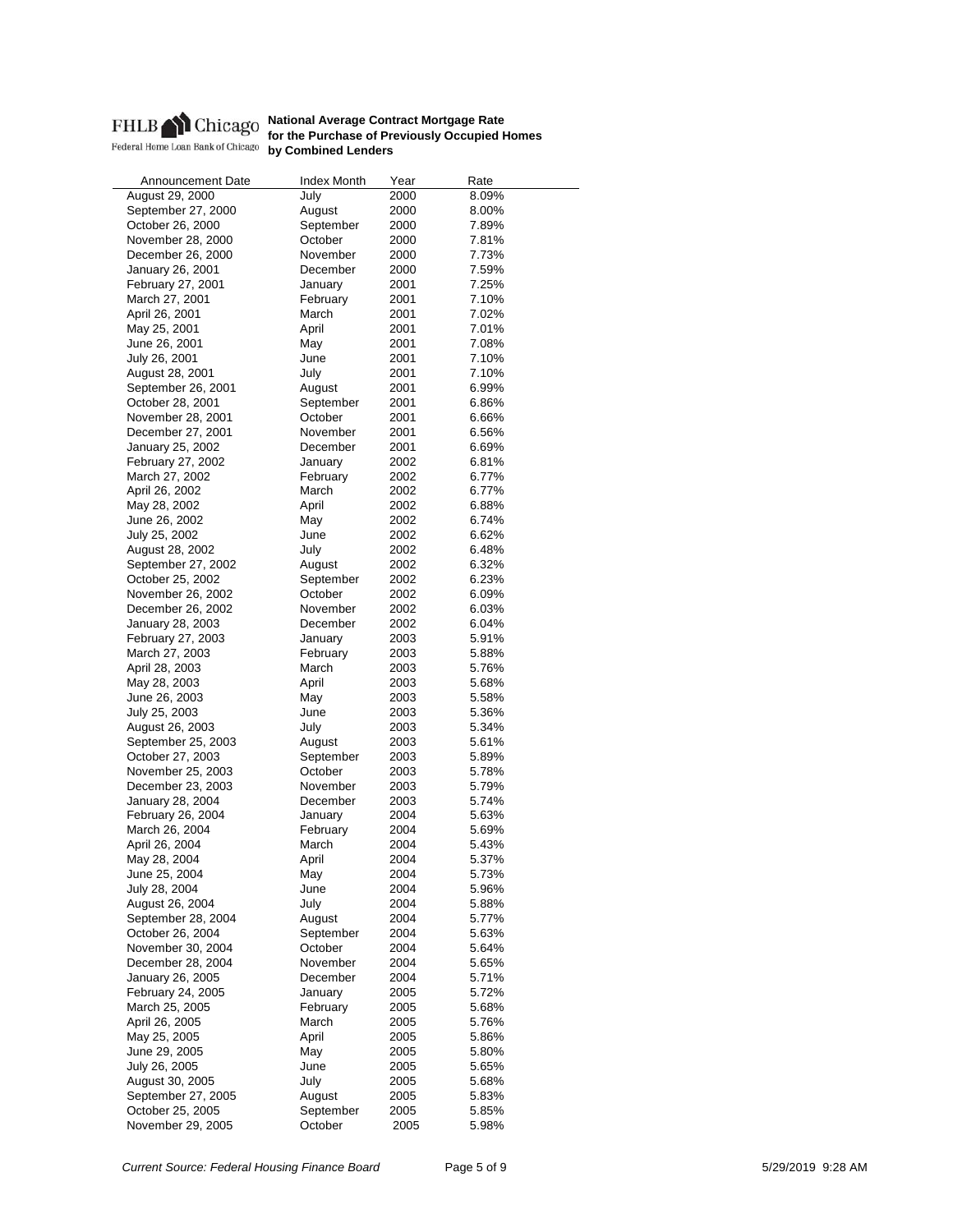

| <b>Announcement Date</b> | Index Month | Year | Rate  |
|--------------------------|-------------|------|-------|
| December 28, 2005        | November    | 2005 | 6.22% |
| January 25, 2006         | December    | 2005 | 6.29% |
| February 27, 2006        | January     | 2006 | 6.30% |
| March 27, 2006           | February    | 2006 | 6.31% |
| April 25, 2006           | March       | 2006 | 6.43% |
| May 30, 2006             | April       | 2006 | 6.50% |
| June 27, 2006            | May         | 2006 | 6.61% |
| July 25, 2006            | June        | 2006 | 6.65% |
| August 29, 2006          | July        | 2006 | 6.77% |
| September 27, 2006       | August      | 2006 | 6.75% |
| October 26, 2006         | September   | 2006 | 6.59% |
| November 28, 2006        | October     | 2006 | 6.54% |
|                          | November    | 2006 | 6.45% |
| December 28, 2006        |             |      |       |
| January 25, 2007         | December    | 2006 | 6.40% |
| February 27, 2007        | January     | 2007 | 6.37% |
| March 27, 2007           | February    | 2007 | 6.40% |
| April 26, 2007           | March       | 2007 | 6.33% |
| May 24, 2007             | April       | 2007 | 6.28% |
| June 26, 2007            | May         | 2007 | 6.37% |
| July 25, 2007            | June        | 2007 | 6.58% |
| August 28, 2007          | July        | 2007 | 6.74% |
| September 25, 2007       | August      | 2007 | 6.73% |
| October 25, 2007         | September   | 2007 | 6.59% |
| November 27, 2007        | October     | 2007 | 6.50% |
| December 27, 2007        | November    | 2007 | 6.35% |
| January 24, 2008         | December    | 2007 | 6.23% |
| February 26, 2008        | January     | 2008 | 5.97% |
| March 25, 2008           | February    | 2008 | 5.87% |
| April 24, 2008           | March       | 2008 | 6.03% |
| May 27, 2008             | April       | 2008 | 5.97% |
| June 25, 2008            | May         | 2008 | 6.04% |
| July 24, 2008            | June        | 2008 | 6.23% |
| August 28, 2008          | July        | 2008 | 6.41% |
| September 25, 2008       | August      | 2008 | 6.46% |
| October 28, 2008         | September   | 2008 | 6.17% |
| November 25, 2008        | October     | 2008 | 6.16% |
| December 30, 2008        | November    | 2008 | 6.18% |
| January 27, 2009         | December    | 2008 | 5.51% |
| February 26, 2009        | January     | 2009 | 5.12% |
| March 26, 2009           | February    | 2009 | 5.04% |
| April 28, 2009           | March       | 2009 | 5.06% |
| May 28, 2009             | April       | 2009 | 4.88% |
| June 25, 2009            | May         | 2009 | 4.88% |
| July 28, 2009            | June        | 2009 | 5.09% |
| August 27, 2009          | July        | 2009 | 5.26% |
| September 29, 2009       | August      | 2009 | 5.25% |
| October 27, 2009         | September   | 2009 | 5.16% |
| November 24, 2009        | October     | 2009 | 5.02% |
| December 24, 2009        | November    | 2009 | 5.01% |
| January 26, 2010         | December    | 2009 | 4.92% |
| February 25, 2010        | January     | 2010 | 5.01% |
| March 30, 2010           | February    | 2010 | 5.05% |
|                          |             |      | 4.99% |
| April 27, 2010           | March       | 2010 |       |
| May 27, 2010             | April       | 2010 | 5.02% |
| June 24, 2010            | May         | 2010 | 4.99% |
| July 27, 2010            | June        | 2010 | 4.91% |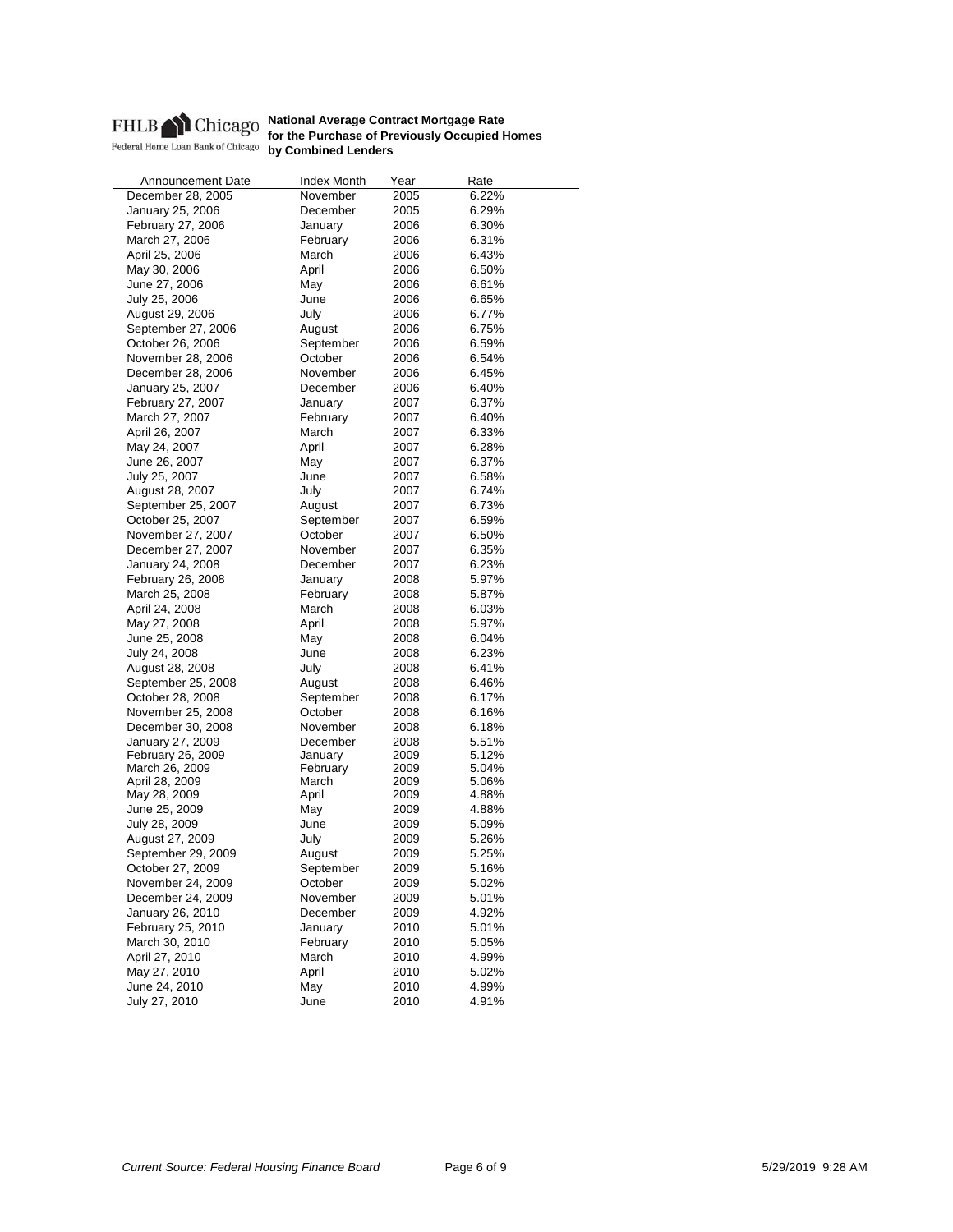

| Index Month | Year                                                                                                                                                                                                                                                                                                                                                                                                                                        | Rate                                                                                                                                                                                                                                                                                                                         |
|-------------|---------------------------------------------------------------------------------------------------------------------------------------------------------------------------------------------------------------------------------------------------------------------------------------------------------------------------------------------------------------------------------------------------------------------------------------------|------------------------------------------------------------------------------------------------------------------------------------------------------------------------------------------------------------------------------------------------------------------------------------------------------------------------------|
| July        | 2010                                                                                                                                                                                                                                                                                                                                                                                                                                        | 4.78%                                                                                                                                                                                                                                                                                                                        |
| August      | 2010                                                                                                                                                                                                                                                                                                                                                                                                                                        | 4.65%                                                                                                                                                                                                                                                                                                                        |
| September   | 2010                                                                                                                                                                                                                                                                                                                                                                                                                                        | 4.55%                                                                                                                                                                                                                                                                                                                        |
| October     | 2010                                                                                                                                                                                                                                                                                                                                                                                                                                        | 4.49%                                                                                                                                                                                                                                                                                                                        |
| November    | 2010                                                                                                                                                                                                                                                                                                                                                                                                                                        | 4.42%                                                                                                                                                                                                                                                                                                                        |
| December    | 2010                                                                                                                                                                                                                                                                                                                                                                                                                                        | 4.58%                                                                                                                                                                                                                                                                                                                        |
|             |                                                                                                                                                                                                                                                                                                                                                                                                                                             | 4.71%                                                                                                                                                                                                                                                                                                                        |
|             |                                                                                                                                                                                                                                                                                                                                                                                                                                             | 4.79%                                                                                                                                                                                                                                                                                                                        |
|             |                                                                                                                                                                                                                                                                                                                                                                                                                                             | 4.84%                                                                                                                                                                                                                                                                                                                        |
|             |                                                                                                                                                                                                                                                                                                                                                                                                                                             | 4.80%                                                                                                                                                                                                                                                                                                                        |
|             |                                                                                                                                                                                                                                                                                                                                                                                                                                             | 4.74%                                                                                                                                                                                                                                                                                                                        |
|             |                                                                                                                                                                                                                                                                                                                                                                                                                                             | 4.62%                                                                                                                                                                                                                                                                                                                        |
|             |                                                                                                                                                                                                                                                                                                                                                                                                                                             | 4.57%                                                                                                                                                                                                                                                                                                                        |
|             |                                                                                                                                                                                                                                                                                                                                                                                                                                             | 4.56%                                                                                                                                                                                                                                                                                                                        |
|             |                                                                                                                                                                                                                                                                                                                                                                                                                                             | 4.38%                                                                                                                                                                                                                                                                                                                        |
|             |                                                                                                                                                                                                                                                                                                                                                                                                                                             | 4.19%                                                                                                                                                                                                                                                                                                                        |
|             |                                                                                                                                                                                                                                                                                                                                                                                                                                             |                                                                                                                                                                                                                                                                                                                              |
|             |                                                                                                                                                                                                                                                                                                                                                                                                                                             | 4.22%                                                                                                                                                                                                                                                                                                                        |
|             |                                                                                                                                                                                                                                                                                                                                                                                                                                             | 4.15%                                                                                                                                                                                                                                                                                                                        |
|             |                                                                                                                                                                                                                                                                                                                                                                                                                                             | 4.25%                                                                                                                                                                                                                                                                                                                        |
|             |                                                                                                                                                                                                                                                                                                                                                                                                                                             | 4.08%                                                                                                                                                                                                                                                                                                                        |
|             |                                                                                                                                                                                                                                                                                                                                                                                                                                             | 3.90%                                                                                                                                                                                                                                                                                                                        |
|             |                                                                                                                                                                                                                                                                                                                                                                                                                                             | 3.93%                                                                                                                                                                                                                                                                                                                        |
|             |                                                                                                                                                                                                                                                                                                                                                                                                                                             | 3.78%                                                                                                                                                                                                                                                                                                                        |
|             |                                                                                                                                                                                                                                                                                                                                                                                                                                             | 3.67%                                                                                                                                                                                                                                                                                                                        |
| July        |                                                                                                                                                                                                                                                                                                                                                                                                                                             | 3.66%                                                                                                                                                                                                                                                                                                                        |
| August      | 2012                                                                                                                                                                                                                                                                                                                                                                                                                                        | 3.56%                                                                                                                                                                                                                                                                                                                        |
| September   | 2012                                                                                                                                                                                                                                                                                                                                                                                                                                        | 3.56%                                                                                                                                                                                                                                                                                                                        |
| October     | 2012                                                                                                                                                                                                                                                                                                                                                                                                                                        | 3.44%                                                                                                                                                                                                                                                                                                                        |
| November    | 2012                                                                                                                                                                                                                                                                                                                                                                                                                                        | 3.36%                                                                                                                                                                                                                                                                                                                        |
| December    | 2012                                                                                                                                                                                                                                                                                                                                                                                                                                        | 3.29%                                                                                                                                                                                                                                                                                                                        |
| January     | 2013                                                                                                                                                                                                                                                                                                                                                                                                                                        | 3.35%                                                                                                                                                                                                                                                                                                                        |
| February    | 2013                                                                                                                                                                                                                                                                                                                                                                                                                                        | 3.43%                                                                                                                                                                                                                                                                                                                        |
| March       | 2013                                                                                                                                                                                                                                                                                                                                                                                                                                        | 3.54%                                                                                                                                                                                                                                                                                                                        |
|             | 2013                                                                                                                                                                                                                                                                                                                                                                                                                                        | 3.56%                                                                                                                                                                                                                                                                                                                        |
|             | 2013                                                                                                                                                                                                                                                                                                                                                                                                                                        | 3.40%                                                                                                                                                                                                                                                                                                                        |
|             |                                                                                                                                                                                                                                                                                                                                                                                                                                             | 3.55%                                                                                                                                                                                                                                                                                                                        |
|             |                                                                                                                                                                                                                                                                                                                                                                                                                                             | 4.01%                                                                                                                                                                                                                                                                                                                        |
|             |                                                                                                                                                                                                                                                                                                                                                                                                                                             | 4.26%                                                                                                                                                                                                                                                                                                                        |
|             |                                                                                                                                                                                                                                                                                                                                                                                                                                             | 4.38%                                                                                                                                                                                                                                                                                                                        |
|             |                                                                                                                                                                                                                                                                                                                                                                                                                                             | 4.32%                                                                                                                                                                                                                                                                                                                        |
|             |                                                                                                                                                                                                                                                                                                                                                                                                                                             | 4.21%                                                                                                                                                                                                                                                                                                                        |
|             |                                                                                                                                                                                                                                                                                                                                                                                                                                             | 4.25%                                                                                                                                                                                                                                                                                                                        |
|             |                                                                                                                                                                                                                                                                                                                                                                                                                                             | 4.37%                                                                                                                                                                                                                                                                                                                        |
|             |                                                                                                                                                                                                                                                                                                                                                                                                                                             | 4.30%                                                                                                                                                                                                                                                                                                                        |
|             |                                                                                                                                                                                                                                                                                                                                                                                                                                             | 4.22%                                                                                                                                                                                                                                                                                                                        |
|             |                                                                                                                                                                                                                                                                                                                                                                                                                                             | 4.24%                                                                                                                                                                                                                                                                                                                        |
|             |                                                                                                                                                                                                                                                                                                                                                                                                                                             | 4.18%                                                                                                                                                                                                                                                                                                                        |
|             |                                                                                                                                                                                                                                                                                                                                                                                                                                             |                                                                                                                                                                                                                                                                                                                              |
|             |                                                                                                                                                                                                                                                                                                                                                                                                                                             | 4.08%                                                                                                                                                                                                                                                                                                                        |
|             |                                                                                                                                                                                                                                                                                                                                                                                                                                             | 4.09%                                                                                                                                                                                                                                                                                                                        |
|             |                                                                                                                                                                                                                                                                                                                                                                                                                                             | 4.08%                                                                                                                                                                                                                                                                                                                        |
|             |                                                                                                                                                                                                                                                                                                                                                                                                                                             | 4.06%                                                                                                                                                                                                                                                                                                                        |
|             |                                                                                                                                                                                                                                                                                                                                                                                                                                             | 4.11%                                                                                                                                                                                                                                                                                                                        |
|             |                                                                                                                                                                                                                                                                                                                                                                                                                                             | 4.00%                                                                                                                                                                                                                                                                                                                        |
|             |                                                                                                                                                                                                                                                                                                                                                                                                                                             | 3.98%                                                                                                                                                                                                                                                                                                                        |
|             |                                                                                                                                                                                                                                                                                                                                                                                                                                             | 3.88%                                                                                                                                                                                                                                                                                                                        |
|             |                                                                                                                                                                                                                                                                                                                                                                                                                                             | 3.77%                                                                                                                                                                                                                                                                                                                        |
|             | 2015                                                                                                                                                                                                                                                                                                                                                                                                                                        | 3.80%                                                                                                                                                                                                                                                                                                                        |
|             | 2015                                                                                                                                                                                                                                                                                                                                                                                                                                        | 3.78%                                                                                                                                                                                                                                                                                                                        |
| May         | 2015                                                                                                                                                                                                                                                                                                                                                                                                                                        | 3.75%                                                                                                                                                                                                                                                                                                                        |
| June        | 2015                                                                                                                                                                                                                                                                                                                                                                                                                                        | 3.85%                                                                                                                                                                                                                                                                                                                        |
| July        | 2015                                                                                                                                                                                                                                                                                                                                                                                                                                        | 4.02%                                                                                                                                                                                                                                                                                                                        |
| August      | 2015                                                                                                                                                                                                                                                                                                                                                                                                                                        | 3.99%                                                                                                                                                                                                                                                                                                                        |
| September   | 2015                                                                                                                                                                                                                                                                                                                                                                                                                                        | 3.93%                                                                                                                                                                                                                                                                                                                        |
| October     | 2015                                                                                                                                                                                                                                                                                                                                                                                                                                        | 3.89%                                                                                                                                                                                                                                                                                                                        |
|             | January<br>February<br>March<br>April<br>May<br>June<br>July<br>August<br>September<br>October<br>November<br>December<br>January<br>February<br>March<br>April<br>May<br>June<br>April<br>May<br>June<br>July<br>August<br>September<br>October<br>November<br>December<br>January<br>February<br>March<br>April<br>May<br>June<br>July<br>August<br>September<br>October<br>November<br>December<br>January<br>February<br>March<br>April | 2011<br>2011<br>2011<br>2011<br>2011<br>2011<br>2011<br>2011<br>2011<br>2011<br>2011<br>2011<br>2012<br>2012<br>2012<br>2012<br>2012<br>2012<br>2012<br>2013<br>2013<br>2013<br>2013<br>2013<br>2013<br>2013<br>2014<br>2014<br>2014<br>2014<br>2014<br>2014<br>2014<br>2014<br>2014<br>2014<br>2014<br>2014<br>2015<br>2015 |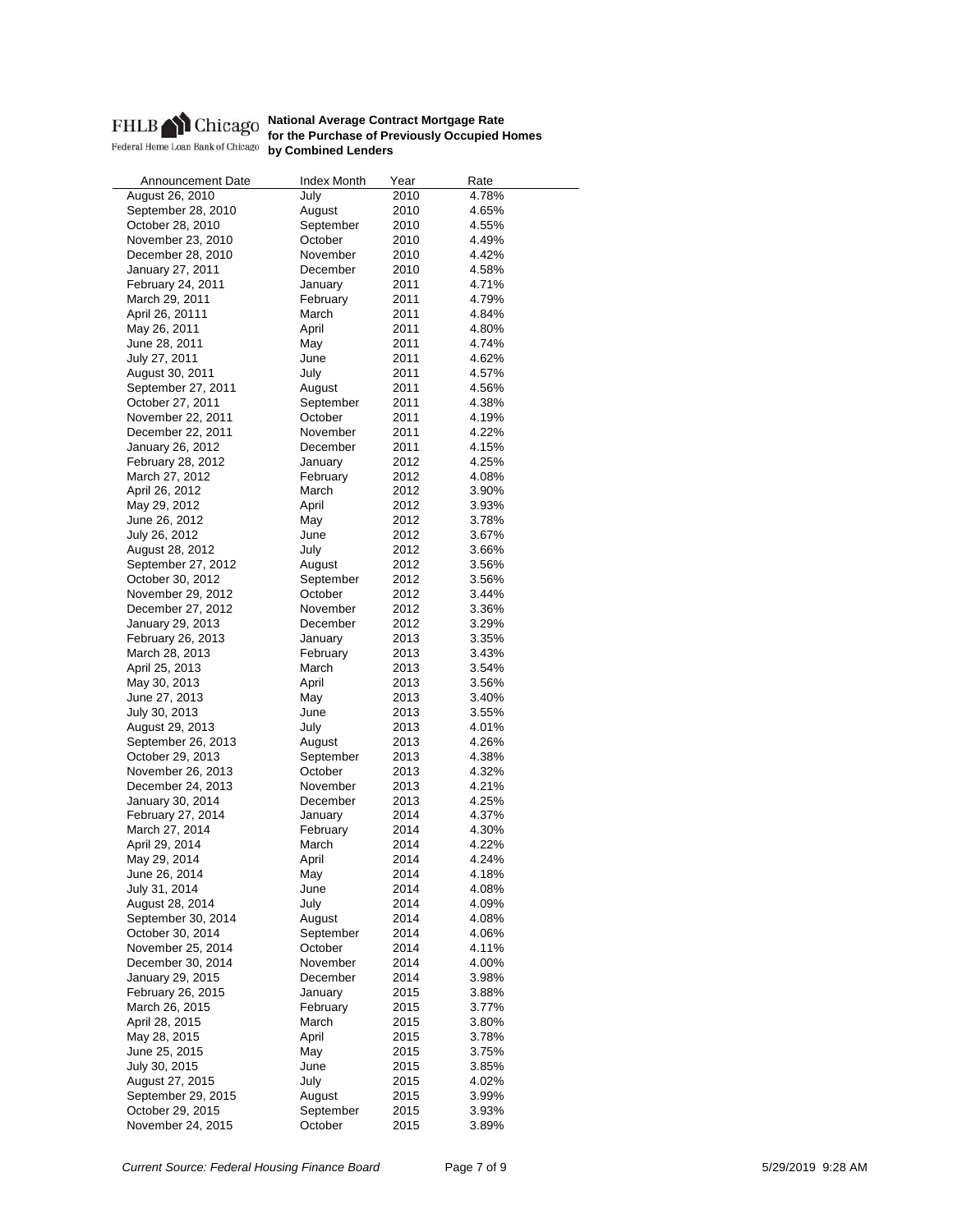

**National Average Contract Mortgage Rate for the Purchase of Previously Occupied Homes by Combined Lenders**<br> **by Combined Lenders** 

| Announcement Date  | <b>Index Month</b> | Year | Rate  |
|--------------------|--------------------|------|-------|
| December 30, 2015  | November           | 2015 | 3.85% |
| January 28, 2016   | December           | 2015 | 3.97% |
| February 25, 2016  | January            | 2016 | 3.98% |
| March 29, 2016     | February           | 2016 | 3.88% |
| April 28, 2016     | March              | 2016 | 3.73% |
| May 26, 2016       | April              | 2016 | 3.75% |
| June 29, 2016      | May                | 2016 | 3.70% |
| July 27, 2016      | June               | 2016 | 3.69% |
| August 30, 2016    | July               | 2016 | 3.62% |
| September 28, 2016 | August             | 2016 | 3.58% |
| October 27, 2016   | September          | 2016 | 3.61% |
| November 29, 2016  | October            | 2016 | 3.62% |
| December 27, 2016  | November           | 2016 | 3.66% |
| January 26, 2017   | December           | 2016 | 4.00% |
| February 28, 2017  | January            | 2017 | 4.22% |
| March 28, 2017     | February           | 2017 | 4.27% |
| April 27, 2017     | March              | 2017 | 4.12% |
| May 30, 2017       | April              | 2017 | 3.97% |
| June 29, 2017      | May                | 2017 | 3.87% |
| July 27, 2017      | June               | 2017 | 4.00% |
| August 29, 2017    | July               | 2017 | 3.99% |
| September 28, 2017 | August             | 2017 | 4.05% |
| October 26, 2017   | September          | 2017 | 4.00% |
| November 29, 2017  | October            | 2017 | 3.98% |
| December 28, 2017  | November           | 2017 | 4.05% |
| January 25, 2018   | December           | 2017 | 4.08% |
| February 27, 2018  | January            | 2018 | 4.12% |
| March 27, 2018     | February           | 2018 | 4.28% |
| April 26, 2018     | March              | 2018 | 4.49% |
| May 29, 2018       | April              | 2018 | 4.51% |
| June 26, 2018      | May                | 2018 | 4.57% |
| July 26, 2018      | June               | 2018 | 4.59% |
| August 28, 2018    | July               | 2018 | 4.60% |
| September 27, 2018 | August             | 2018 | 4.63% |
| October 25, 2018   | September          | 2018 | 4.62% |
| November 29, 2018  | October            | 2018 | 4.75% |
| December 27, 2018  | November           | 2018 | 4.86% |
| January 24, 2019   | December           | 2018 | 4.83% |
| February 28, 2019  | January            | 2019 | 4.60% |
| March 28, 2019     | February           | 2019 | 4.46% |
| April 30, 2019     | March              | 2019 | 4.36% |
| May 29, 2019       | April              | 2019 | 4.15% |
|                    |                    |      |       |

**The Federal Housing Finance Agency (FHFA) determined that due to dwindling participation, the Monthly Interest Rate Survey will be discontinued. The data from that survey is used to compile the FHFA's monthly adjustable-rate mortgage index. The release on May 29, 2019 will be the final monthly release of the National Average Contract Mortgage Rate for the Purchase of Previously Occupied Homes by Combined Lenders.**

Historical Index Report values are included in this table. This index is among those that federally chartered savings institutions may use in changing rates on adjustable mortgage loans made in accordance with Office of Thrift Supervision Regulation §560.35. Information about other permissible indices can be obtained from other sources.

Every effort has been made to obtain the most complete and accurate information possible prior to the publication of Index Report values. However, the Bank assumes no liability for any error in these values, regardless of cause. The Bank assumes no responsibility for any errors contained in Index Report information due to inaccurate data supplied from members, faulty calculations, or other problems with the ll ti d l i f th i f ti t t thi t Thi i f ti i id d